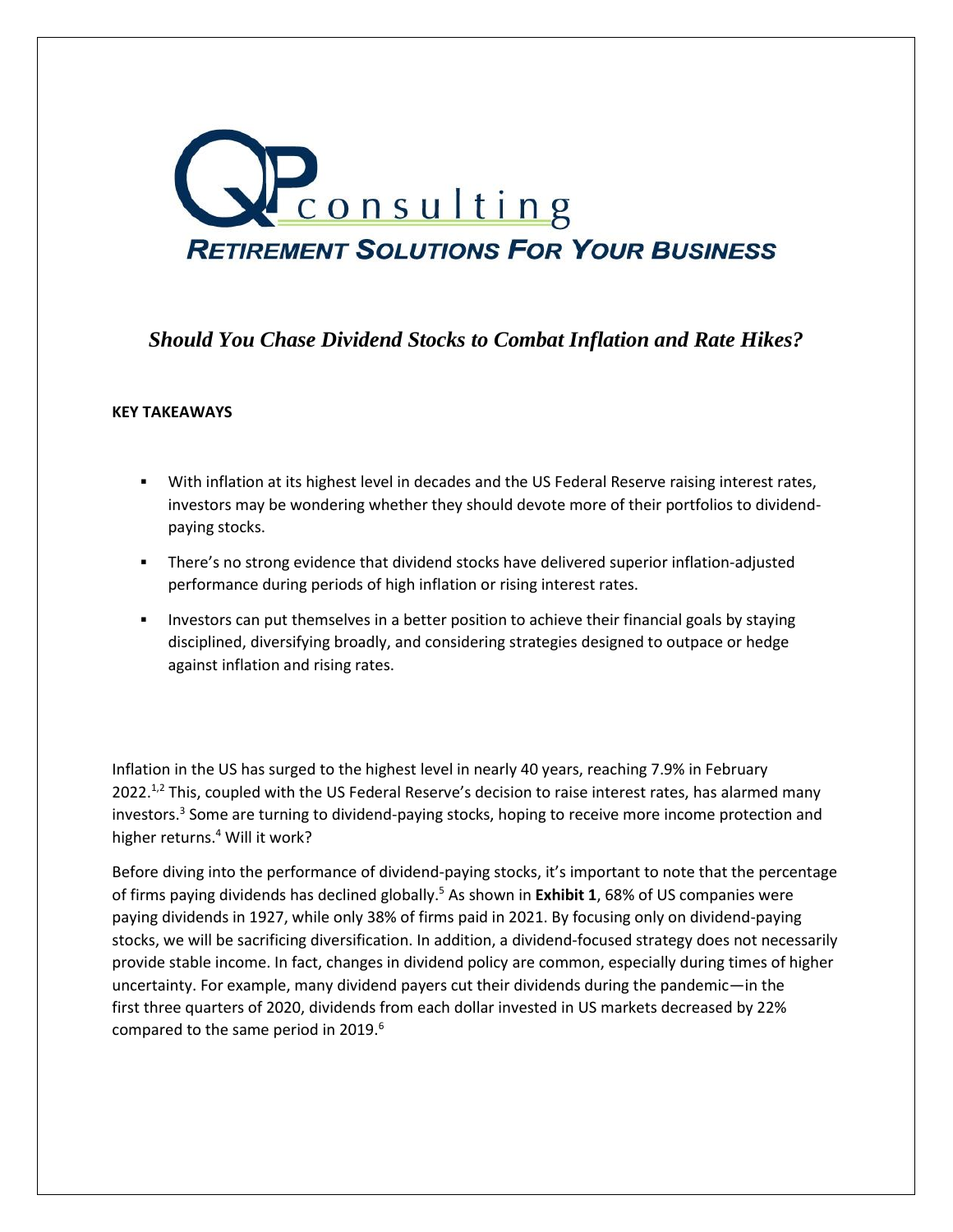#### Diversification Down

*Annual percentage of firms and market cap that paid dividends in US, 1927-2021*



#### Do Dividends Help Combat High Inflation?

To answer this question, we study the performance of Fama/French US portfolios formed on dividend yield from 1928 to 2021.<sup>7</sup> At the end of each June, all US companies are divided into two groups, payers and nonpayers, based on whether they paid a dividend during the previous 12 months. Then, within the payers, high payers are defined as the 30% of firms with the highest dividend yields, and the low payers are the bottom 30%. As of December 2021, the weighted average dividend yield is 1.8%, 0.7%, and 3.7% for payers, low payers, and high payers, respectively.

**Exhibit 2** shows that all four dividend portfolios had positive nominal and real average returns in highinflation years, when inflation was on average 5.5% per year. $8.9$  So outpacing high inflation over the long term is not a unique advantage of dividend-paying stocks. In addition, the return differences between payers vs. nonpayers and high payers vs. low payers are not reliably different from zero. Therefore, we don't see strong evidence that dividend-paying stocks deliver superior inflation-adjusted performance during high inflation periods.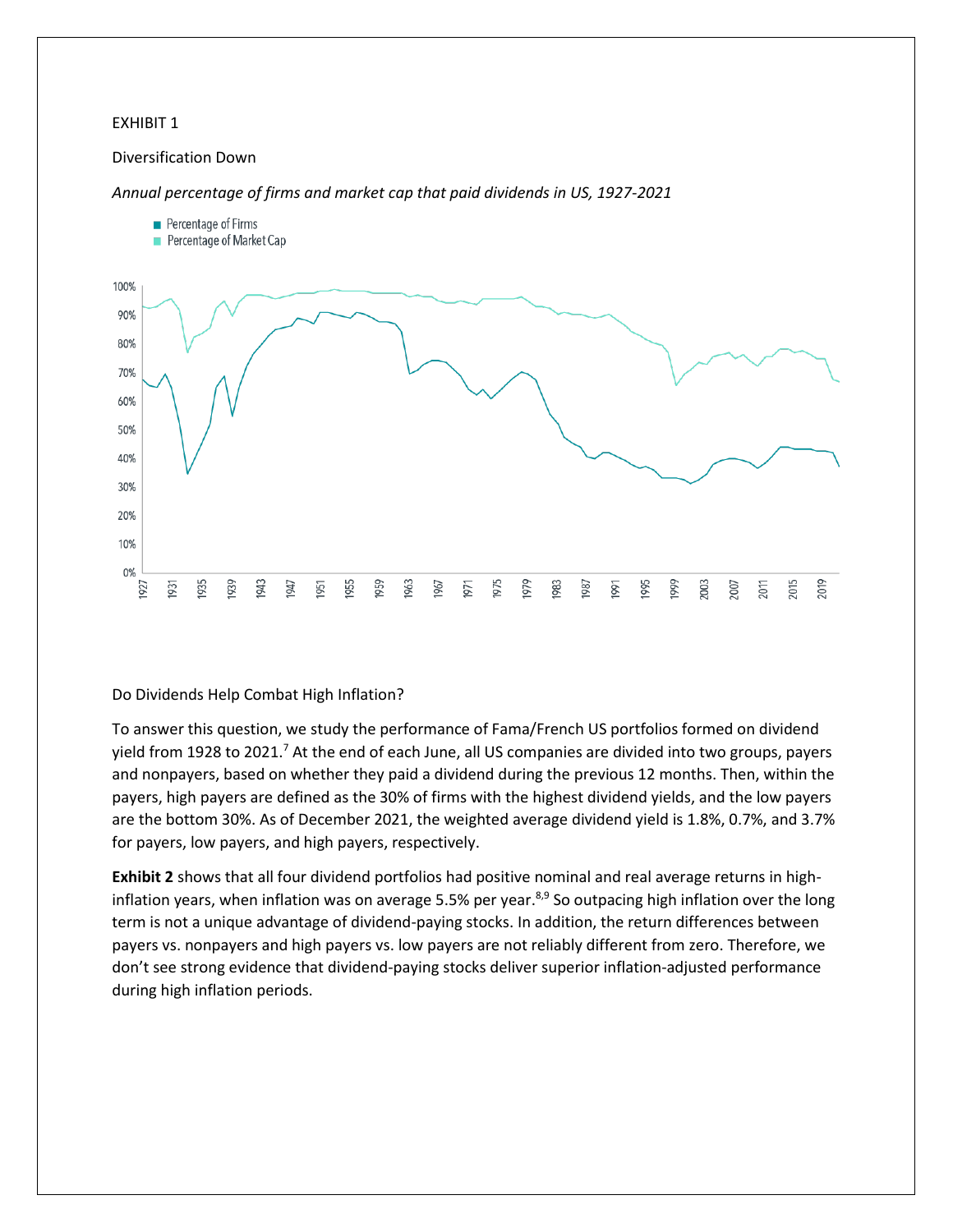# No Special Delivery



# *Average annual returns of dividend portfolios in high-inflation years, 1928-2021*

Past performance is no guarantee of future results.

In **Exhibit 3**, we take a closer look at inflation and the relative performance of dividend-paying stocks each year. The scatterplot charts reveal no clear pattern between the level of inflation and the difference in performance between payers and nonpayers (Panel A) or between high payers and low payers (Panel B) in the same year. The lack of relation is also apparent when we look at the performance of dividend portfolios against contemporaneous changes in annual inflation in **Exhibit 4**. These results suggest that even a crystal ball on annual inflation levels or inflation changes tells us little about how dividend-paying stocks would fare. As a result, chasing dividends during, or in anticipation of, high inflation periods may be unlikely to lead to better investment outcomes.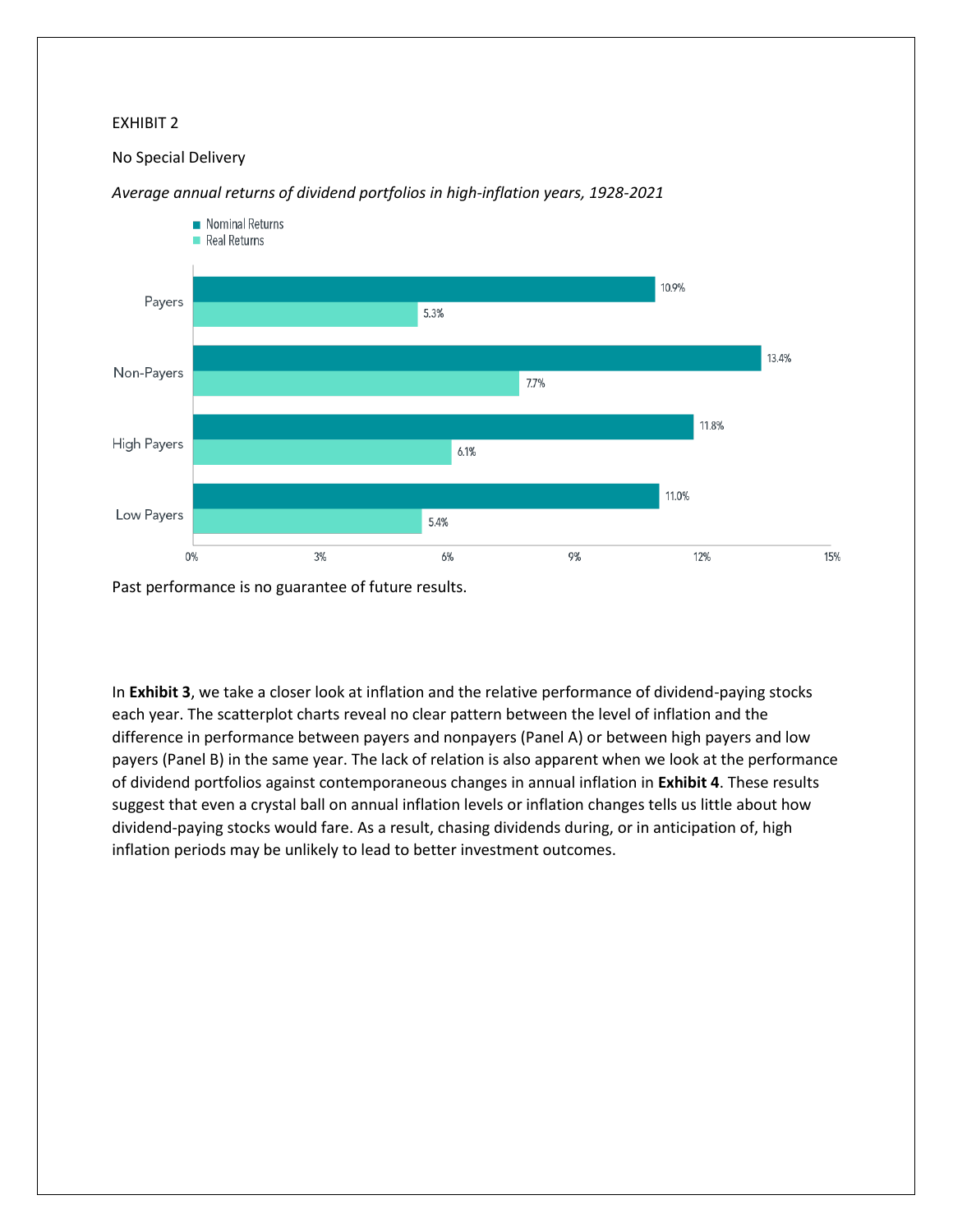# Scattershot

# *Inflation level and relative performance of dividend portfolios in same year, 1928-2021*



Past performance is no guarantee of future results.

# EXHIBIT 4

### Fuzzy Relation

*Change in annual inflation and relative performance of dividend portfolios in same year, 1928-2021*



Past performance is no guarantee of future results.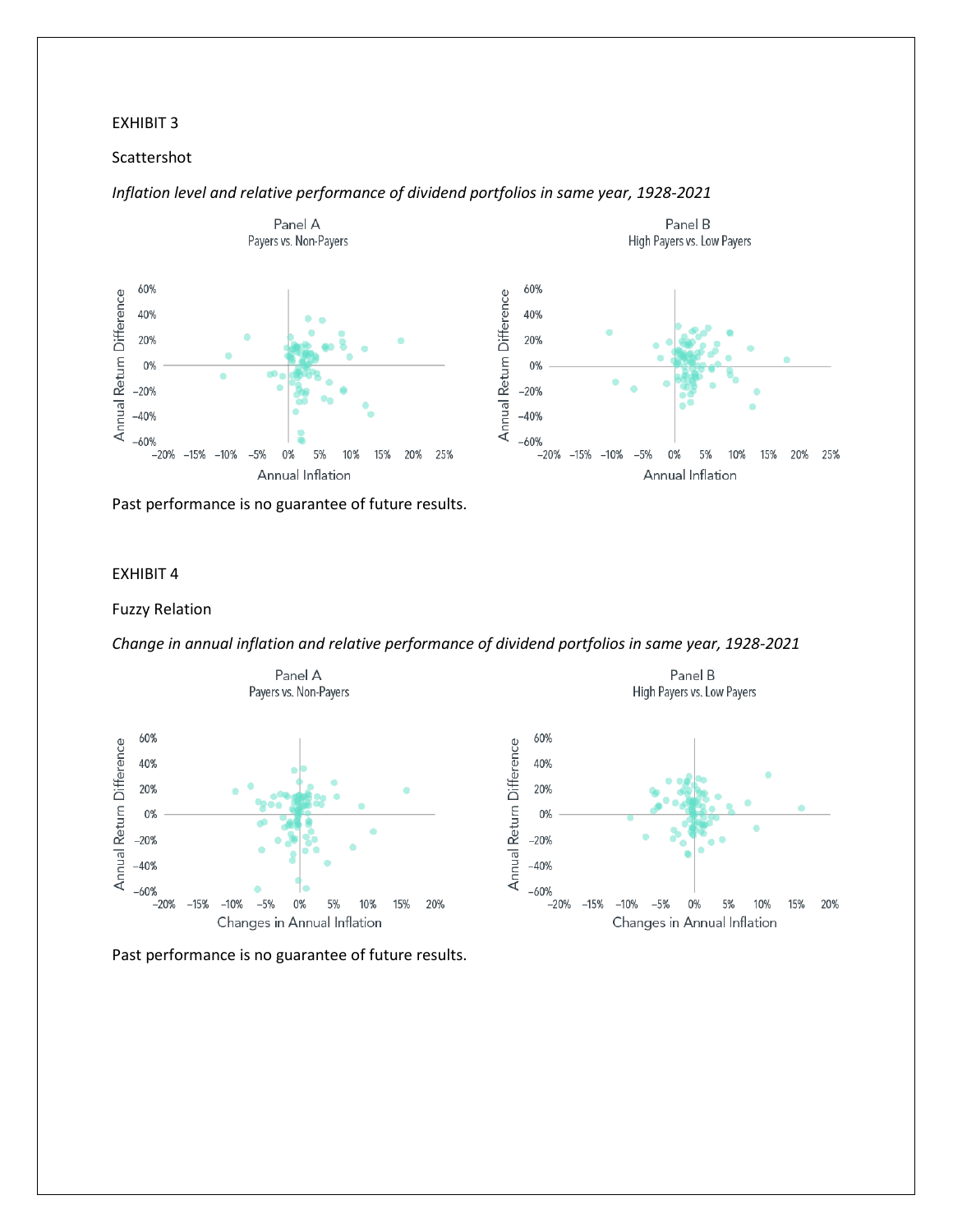# What about Rising Interest Rates?

We first look at the average monthly returns for different dividend portfolios in months with rising 3 month Treasury yields. **Exhibit 5** shows that dividend payers, nonpayers, high payers, and lower payers had similar average monthly returns from March 1934 to December 2021. The conclusions are similar using the effective federal funds rate and 10-Year Treasury yields.<sup>10</sup> Piling into dividend stocks would not have led to superior returns in months with rising interest rates.

# EXHIBIT 5

# Unconvincing

*Average monthly returns of dividend portfolios in months with rising 3-month Treasury yields, March 1934-December 2021*



Past performance is no guarantee of future results.

Changes in interest rates are largely unpredictable, even with Fed signals.<sup>11</sup> Still, we ask what perfect foresight on interest rate changes each month can do for investors. The answer is not much. There is no discernable relationship between interest rate movements and the relative performance of dividend payers over nonpayers or high payers over low payers in the same month, as shown in **Exhibit 6**. Again, the results are similar when we use other interest rates, such as the effective federal funds rate and 10-Year Treasury yields.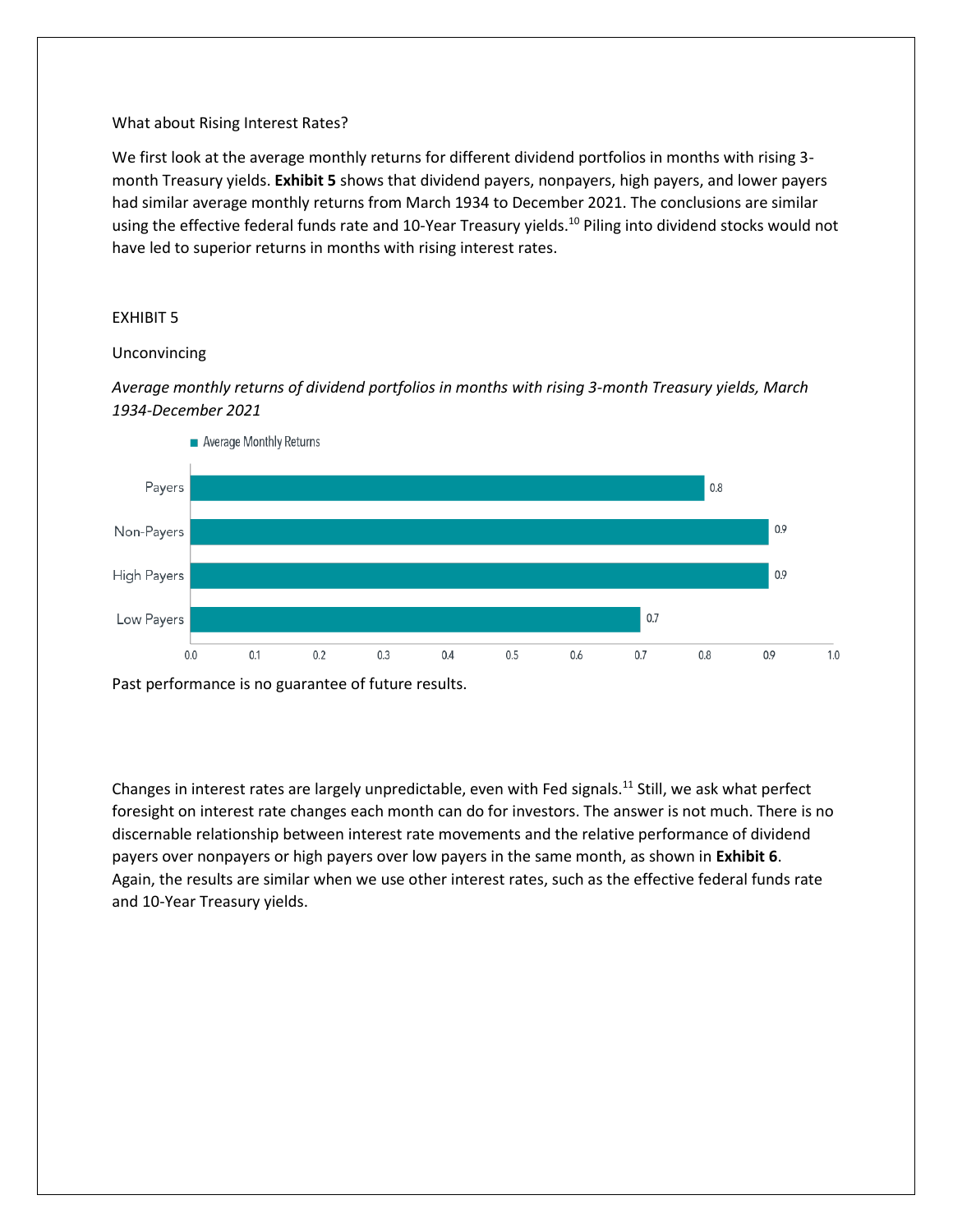# Lumped Together



*Monthly changes in 3-month Treasury yields and relative performance of dividend portfolios in same month, March 1934-December 2021*

Past performance is no guarantee of future results.

## What Should Investors Do?

It is natural to be concerned about the potential impact of high inflation and rising interest rates on portfolios. However, we believe our analysis shows there is no reason to expect dividend-paying stocks or high dividend payers to offer more protection and higher returns during these periods. Market prices reflect the aggregate expectations of all market participants, including expectations about inflation and interest rates. Staying disciplined and broadly diversified, instead of chasing dividend stocks, may put investors in a better position to achieve their investment goals.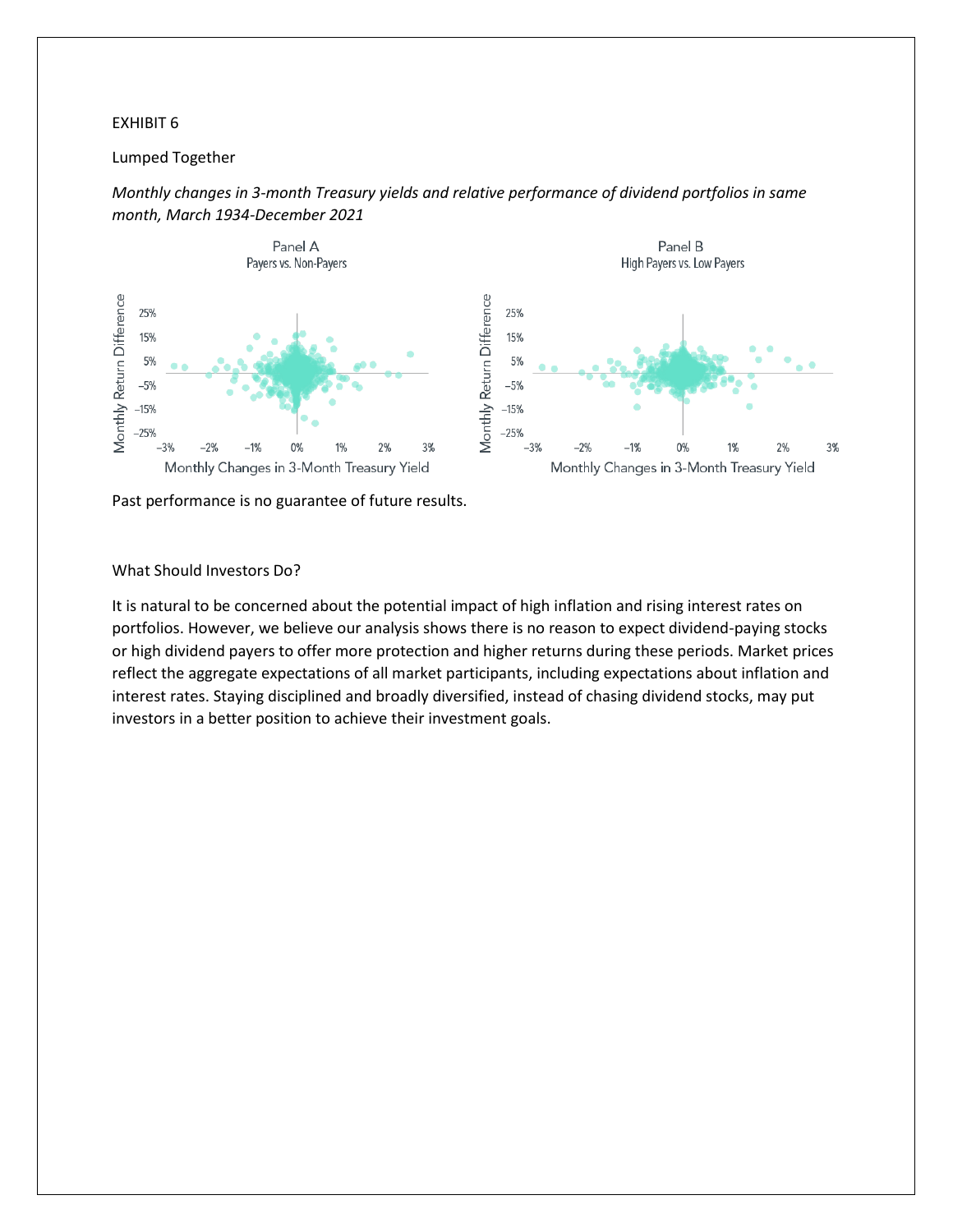## INDEX DESCRIPTION

# **Fama/French Portfolios Formed on Dividend Yield**

Provided by Fama/French from CRSP and COMPUSTAT data. Includes all NYSE, AMEX, and NASDAQ stocks for which we have market equity for June of year t, and at least 7 monthly returns (to compute the dividend yield) from July of t-1 to June of t. Portfolios are formed on D/P at the end of each June using NYSE breakpoints. The dividend yield used to form portfolios in June of year t is the total dividends paid from July of t-1 to June of t per dollar of equity in June of t.

Indices are not available for direct investment. Returns are in USD.

# FOOTNOTES

- 1. <sup>1</sup>"[Consumer Price Index -](https://www.dimensional.com/pause?r=https://www.bls.gov/news.release/pdf/cpi.pdf&b=https://www.dimensional.com/us-en/insights/should-you-chase-dividend-stocks-to-combat-inflation-and-rate-hikes) February 2022," Bureau of Labor Statistics, US Department of Labor, March 10, 2022.
- 2.  $2 \text{US}$  inflation is measured as the annual rate of change in the Consumer Price Index for All Urban Consumers (CPI-U, not seasonally adjusted) from the Bureau of Labor Statistics.
- 3. <sup>3</sup>Nick Timiraos, "Fed Raises Interest Rates for First Time Since 2018," *Wall Street Journal*, March 17, 2022.
- 4. <sup>4</sup>Hardika Singh and Michael Wursthorn, "Investors Gobble Up Dividend Stocks During Market Turbulence," *Wall Street Journal*, February 8, 2022.
- 5. <sup>5</sup>Stanley Black, "Global Dividend-Paying Stocks: A Recent History" (white paper, Dimensional Fund Advisors, March 2013).
- 6. <sup>6</sup>"Dividends in the Time of COVID-19," Insights (blog), Dimensional Fund Advisors, November 30, 2020.
- 7. <sup>7</sup>See the Index Description for more information regarding Fama/French Portfolios formed on Dividend Yield.
- 8. <sup>8</sup>High-inflation years are defined as having inflation greater than the full sample median, 2.68%, from 1928 to 2021.
- 9.  $\degree$ Real returns are calculated using the following method: [(1 + nominal annual return) / (1 + inflation rate)] – 1.
- 10. <sup>10</sup>"Federal Funds Effective Rate (FEDFUNDS)," Federal Reserve Bank of St. Louis (Percent, Monthly, Not Seasonally Adjusted).
- 11. <sup>11</sup>Sooyeon Mirda, "Reading Fed Tea Leaves? Watch Market Prices Instead," Insights (blog), Dimensional Fund Advisors, September 24, 2022.

#### **DISCLOSURES**

This material is in relation to the US market and contains analysis specific to the US.